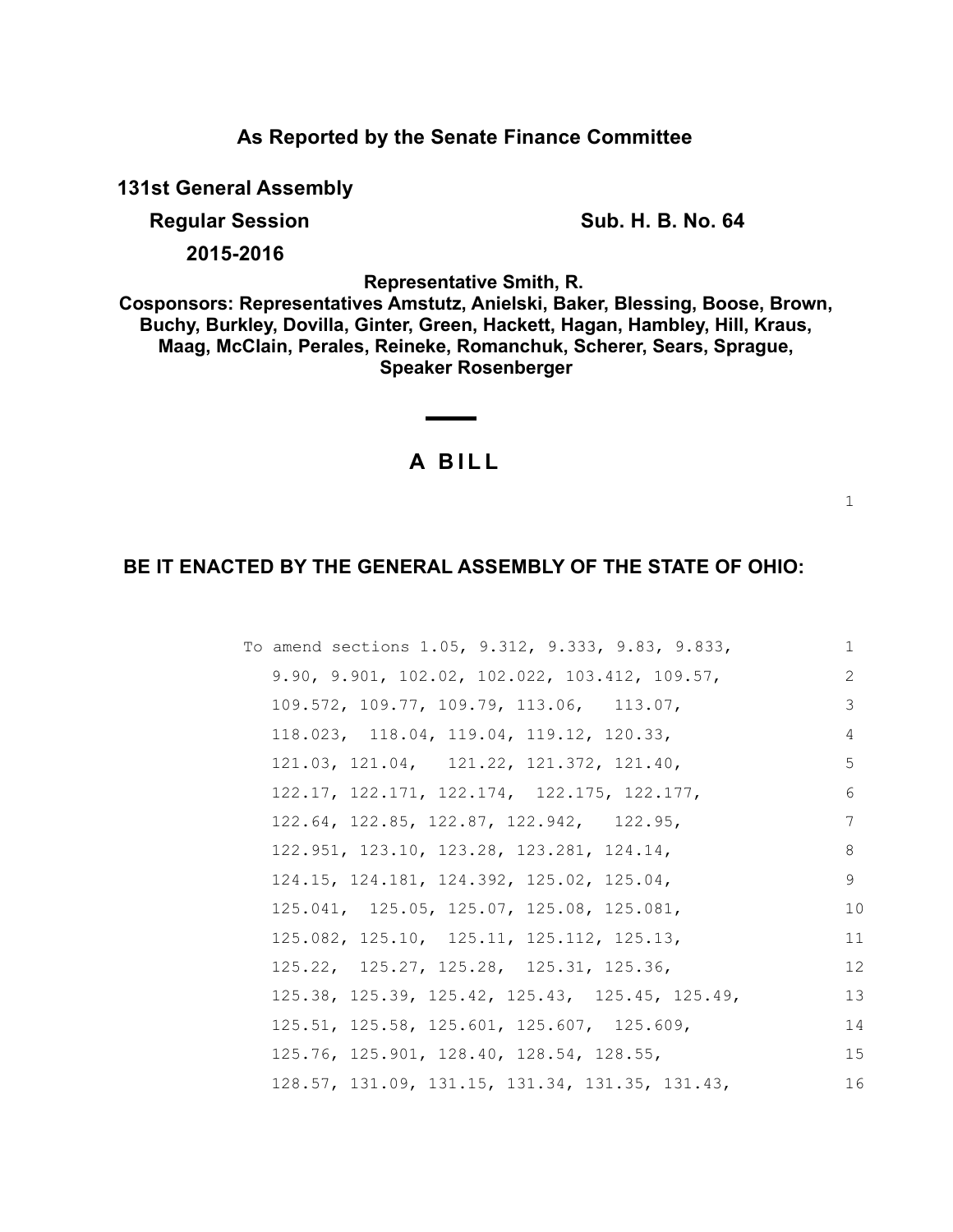## **Sub. H. B. No. 64 Page 2 As Reported by the Senate Finance Committee**

| 131.44, 133.01, 133.04, 133.05, 133.07,         | $17$ |
|-------------------------------------------------|------|
| 133.34, 135.01, 135.04, 135.14, 135.144,        | 18   |
| 135.145, 135.18, 135.181, 135.35, 135.353,      | 19   |
| 135.354, 135.37, 135.74, 140.01, 141.04,        | 20   |
| 145.012, 145.114, 145.116, 145.27, 145.56,      | 21   |
| 145.571, 149.04, 149.43, 153.08, 153.70,        | 22   |
| 156.01, 156.02, 156.04, 167.06, 173.47, 173.48, | 23   |
| 173.522, 173.523, 173.543, 173.544, 173.545,    | 24   |
| 174.02, 187.03, 191.04, 191.06, 305.31, 306.35, | 25   |
| 317.08, 317.36, 319.63, 321.24, 323.13, 325.03, | 26   |
| 325.04, 325.06, 325.08, 325.09, 325.10,         | 27   |
| 325.11, 325.14, 325.15, 339.06, 340.03,         | 28   |
| 340.034, 340.04, 340.05, 340.07, 340.12,        | 29   |
| 340.15, 341.34, 343.01, 349.01, 349.03,         | 30   |
| 349.04, 349.06, 349.07, 349.14, 351.021,        | 31   |
| 353.06, 355.02, 355.03, 355.04, 505.101,        | 32   |
| 505.24, 505.701, 505.86, 507.09, 507.11,        | 33   |
| 517.07, 517.15, 717.01, 718.01, 718.04, 718.05, | 34   |
| 718.07, 731.59, 737.41, 742.114, 742.116,       | 35   |
| 742.41, 742.462, 742.47, 759.36, 901.08,        | 36   |
| 901.21, 901.22, 902.01, 903.01, 903.03, 903.07, | 37   |
| 903.082, 903.09, 903.10, 903.11, 903.12,        | 38   |
| 903.13, 903.16, 903.17, 903.25, 905.31,         | 39   |
| 905.323, 918.41, 929.03, 931.01, 931.02,        | 40   |
| 941.14, 953.22, 955.12, 955.121, 955.14,        | 41   |
| 955.15, 955.20, 955.27, 991.03, 1306.20,        | 42   |
| 1309.528, 1332.25, 1347.08, 1349.04, 1501.01,   | 43   |
| 1501.011, 1501.022, 1501.04, 1503.99, 1505.10,  | 44   |
| 1506.01, 1509.01, 1509.06, 1509.11, 1509.23,    | 45   |
| 1509.27, 1509.33, 1511.02, 1511.021, 1511.022,  | 46   |
| 1511.03, 1511.05, 1511.071, 1511.10, 1511.11,   | 47   |
| 1513.07, 1513.16, 1514.06, 1514.08, 1514.13,    | 48   |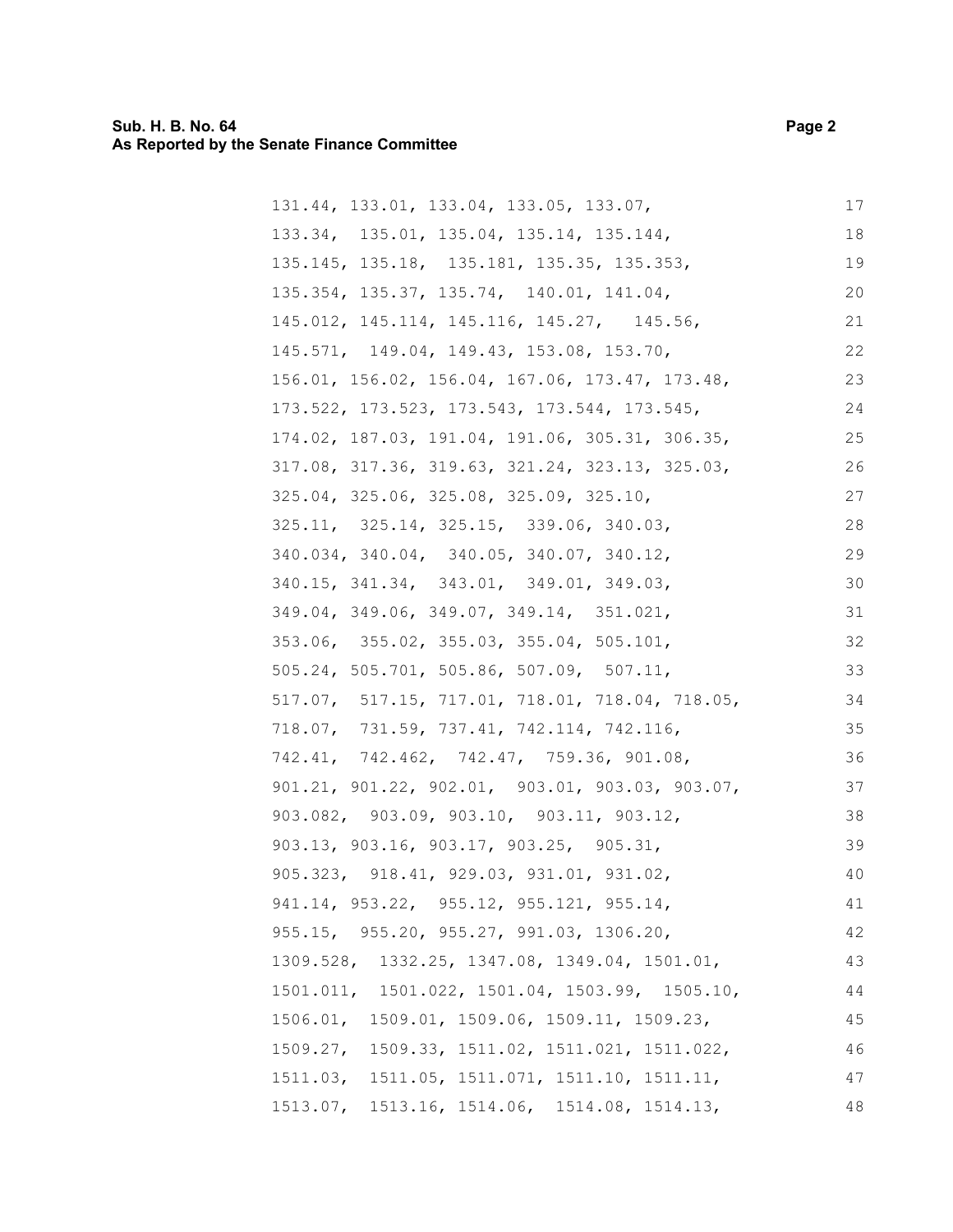| 1514.40, 1514.42, 1514.47, 1515.01, 1515.02,   | 49 |
|------------------------------------------------|----|
| 1515.05, 1515.07, 1515.081, 1515.09, 1515.091, | 50 |
| 1515.092, 1515.093, 1515.10, 1515.13, 1515.14, | 51 |
| 1515.16, 1515.17, 1515.18, 1515.183, 1515.19,  | 52 |
| 1515.191, 1515.21, 1515.211, 1515.22, 1515.23, | 53 |
| 1515.24, 1515.28, 1515.29, 1521.03, 1521.031,  | 54 |
| 1521.04, 1521.05, 1521.06, 1521.061, 1521.062, | 55 |
| 1521.063, 1521.064, 1521.07, 1521.10, 1521.11, | 56 |
| 1521.12, 1521.13, 1521.14, 1521.15, 1521.16,   | 57 |
| 1521.18, 1521.19, 1522.03, 1522.05, 1522.11,   | 58 |
| 1522.12, 1522.13, 1522.131, 1522.15, 1522.16,  | 59 |
| 1522.17, 1522.18, 1522.20, 1522.21, 1523.01,   | 60 |
| 1523.02, 1523.03, 1523.04, 1523.05, 1523.06,   | 61 |
| 1523.07, 1523.08, 1523.09, 1523.10, 1523.11,   | 62 |
| 1523.12, 1523.13, 1523.14, 1523.15, 1523.16,   | 63 |
| 1523.17, 1523.18, 1523.19, 1523.20, 1531.35,   | 64 |
| 1547.69, 1548.11, 1561.04, 1707.01, 1707.14,   | 65 |
| 1711.15, 1711.16, 1713.02, 1713.03, 1713.031,  | 66 |
| 1713.04, 1713.05, 1713.06, 1713.09, 1713.25,   | 67 |
| 1724.04, 1739.02, 1739.03, 1739.05, 1739.07,   | 68 |
| 1739.12, 1739.13, 1739.20, 1739.21, 1776.82,   | 69 |
| 2106.19, 2109.301, 2113.35, 2151.3514,         | 70 |
| 2151.421, 2301.03, 2305.231, 2919.21, 2923.12, | 71 |
| 2923.121, 2923.122, 2923.123, 2923.126,        | 72 |
| 2923.129, 2923.16, 2923.21, 2925.03,           | 73 |
| 2925.11, 2929.13, 2929.18, 2929.20, 2935.33,   | 74 |
| 2941.51, 2951.041, 2953.25, 2967.14,           | 75 |
| 2967.193, 2969.14, 2981.12, 2981.13, 3105.171, | 76 |
| 3109.13, 3109.14, 3109.16, 3109.17, 3119.27,   | 77 |
| 3121.03, 3301.078, 3301.0711, 3301.0712,       | 78 |
| 3301.52, 3301.53, 3301.541, 3301.55, 3301.56,  | 79 |
| 3301.57, 3301.58, 3301.922, 3301.923, 3302.02, | 80 |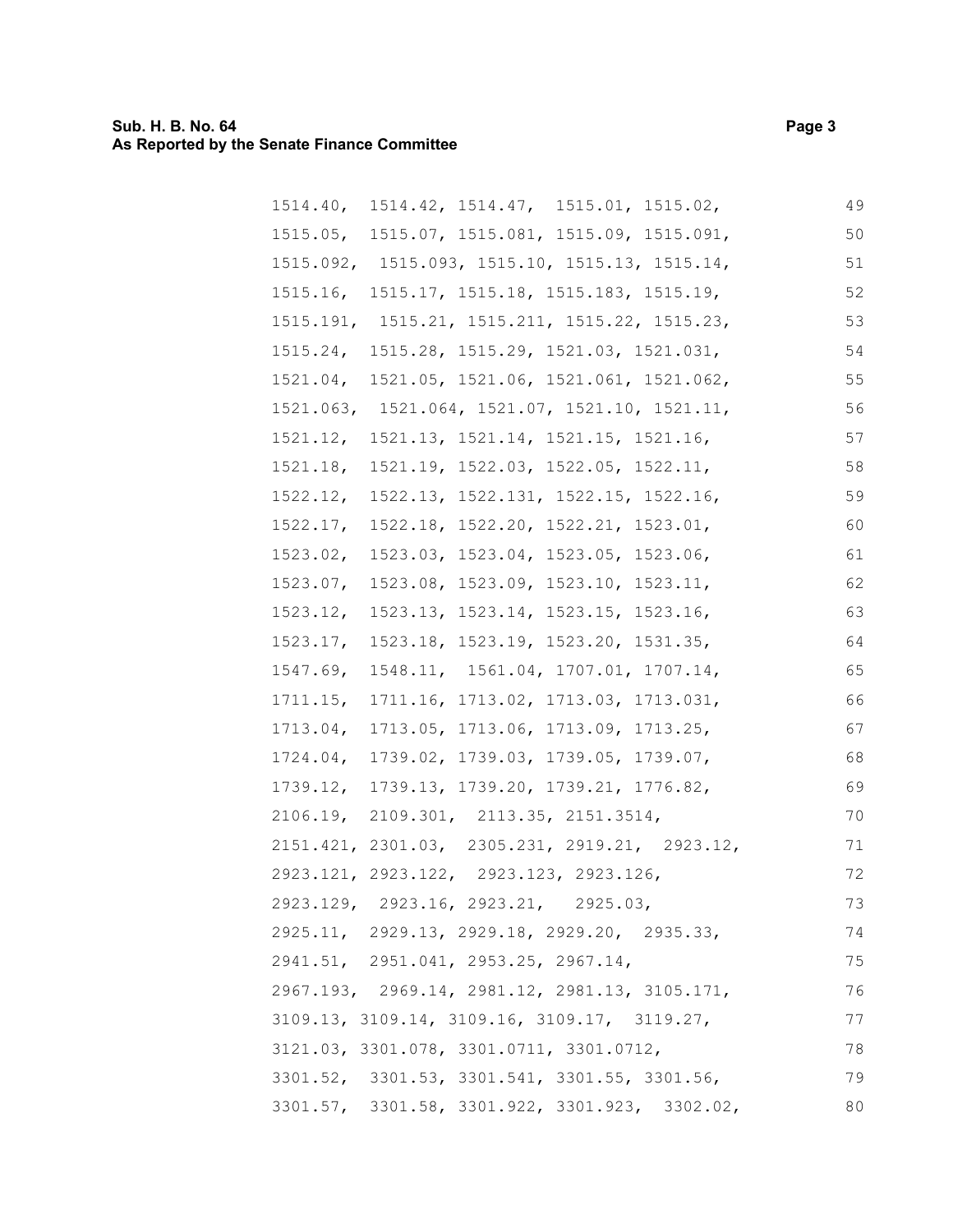## **Sub. H. B. No. 64 Page 4 As Reported by the Senate Finance Committee**

| 3302.03, 3302.036, 3302.05, 3302.15, 3305.052,  | 81  |
|-------------------------------------------------|-----|
| 3305.08, 3305.21, 3307.01, 3307.152,            | 82  |
| 3307.154, 3307.371, 3307.41, 3309.01,           | 83  |
| 3309.011, 3309.157, 3309.159, 3309.22,          | 84  |
| 3309.66, 3309.671, 3310.03, 3310.09, 3310.41,   | 85  |
| 3310.56, 3311.19, 3313.375, 3313.41, 3313.411,  | 86  |
| 3313.534, 3313.603, 3313.608, 3313.6010,        | 87  |
| 3313.612, 3313.614, 3313.615, 3313.617,         | 88  |
| 3313.674, 3313.68, 3313.72, 3313.902, 3313.975, | 89  |
| 3313.981, 3314.02, 3314.03, 3314.05, 3314.06,   | 90  |
| 3314.08, 3314.091, 3314.38, 3314.50, 3315.08,   | 91  |
| 3317.01, 3317.013, 3317.014, 3317.016,          | 92  |
| 3317.017, 3317.02, 3317.022, 3317.0212,         | 93  |
| 3317.0213, 3317.0217, 3317.051, 3317.06,        | 94  |
| 3317.16, 3317.161, 3317.23, 3317.231, 3317.24,  | 95  |
| 3318.02, 3318.024, 3318.054, 3318.30, 3318.40,  | 96  |
| 3319.114, 3319.22, 3319.223, 3319.303,          | 97  |
| 3319.51, 3319.61, 3323.13, 3326.10, 3326.11,    | 98  |
| 3326.32, 3326.33, 3326.50, 3327.01, 3327.02,    | 99  |
| 3328.24, 3332.10, 3333.01, 3333.011, 3333.021,  | 100 |
| 3333.03, 3333.031, 3333.032, 3333.04,           | 101 |
| 3333.041, 3333.042, 3333.043, 3333.044,         | 102 |
| 3333.045, 3333.047, 3333.048, 3333.049,         | 103 |
| 3333.0410, 3333.0411, 3333.0412, 3333.0413,     | 104 |
| 3333.05, 3333.06, 3333.07, 3333.071, 3333.08,   | 105 |
| 3333.09, 3333.10, 3333.11, 3333.12, 3333.121,   | 106 |
| 3333.122, 3333.123, 3333.124, 3333.13, 3333.14, | 107 |
| 3333.15, 3333.16, 3333.161, 3333.162, 3333.163, | 108 |
| 3333.164, 3333.17, 3333.171, 3333.18, 3333.19,  | 109 |
| 3333.20, 3333.21, 3333.22, 3333.23, 3333.25,    | 110 |
| 3333.26, 3333.28, 3333.29, 3333.30, 3333.31,    | 111 |
| 3333.33, 3333.34, 3333.342, 3333.35, 3333.36,   | 112 |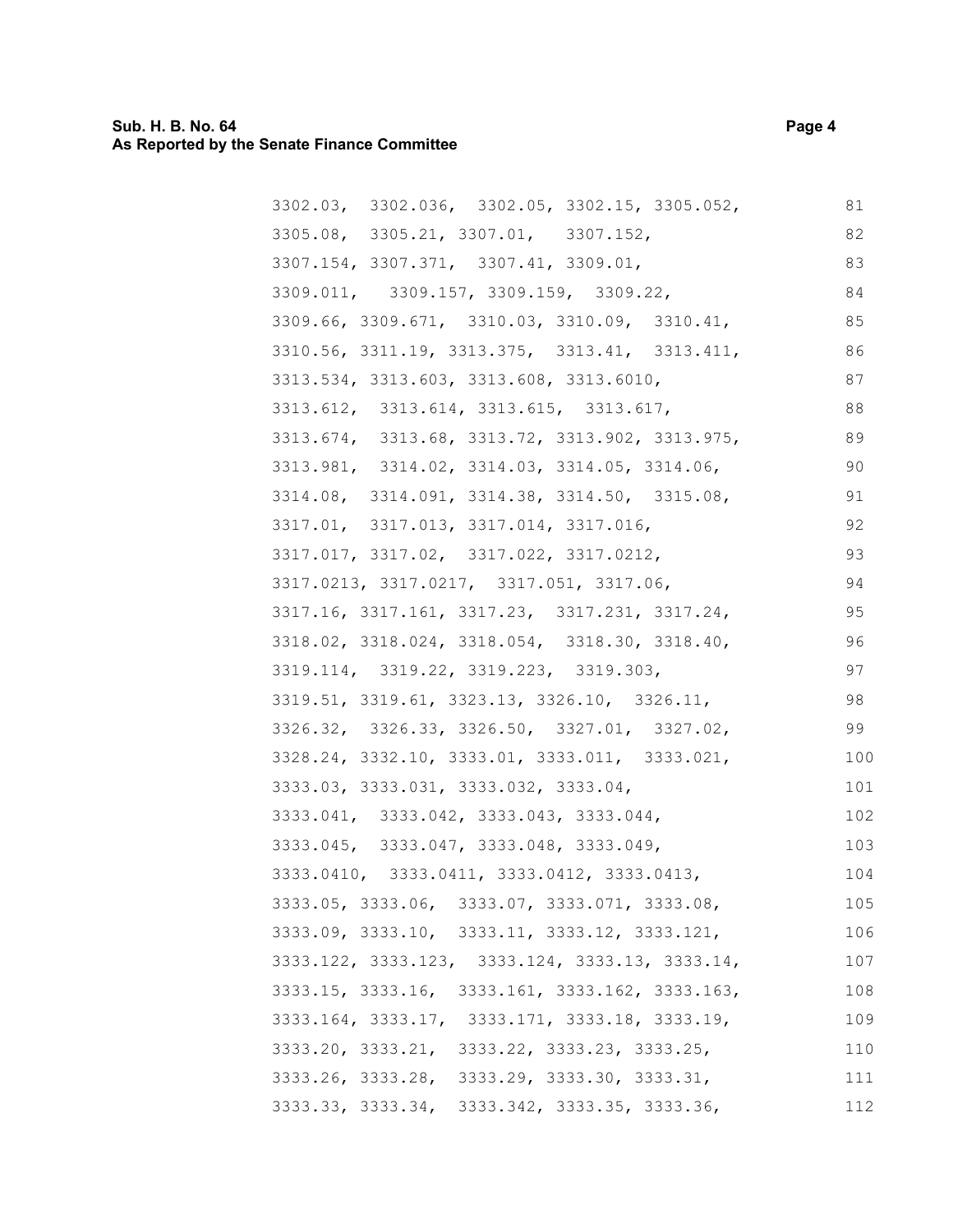## **Sub. H. B. No. 64 Page 5 As Reported by the Senate Finance Committee**

| 3333.37, 3333.372, 3333.373, 3333.374,          | 113 |
|-------------------------------------------------|-----|
| 3333.375, 3333.39, 3333.391, 3333.392, 3333.43, | 114 |
| 3333.44, 3333.50, 3333.55, 3333.58, 3333.59,    | 115 |
| 3333.61, 3333.611, 3333.612, 3333.613, 3333.62, | 116 |
| 3333.63, 3333.64, 3333.65, 3333.66, 3333.67,    | 117 |
| 3333.68, 3333.69, 3333.71, 3333.72, 3333.73,    | 118 |
| 3333.731, 3333.74, 3333.75, 3333.76, 3333.77,   | 119 |
| 3333.78, 3333.79, 3333.82, 3333.83, 3333.84,    | 120 |
| 3333.86, 3333.87, 3333.90, 3333.91, 3334.08,    | 121 |
| 3337.10, 3345.022, 3345.05, 3345.06, 3345.061,  | 122 |
| 3345.32, 3345.421, 3345.45, 3345.48, 3345.50,   | 123 |
| 3345.51, 3345.54, 3345.692, 3345.70, 3345.72,   | 124 |
| 3345.73, 3345.74, 3345.75, 3345.76, 3345.81,    | 125 |
| 3345.86, 3354.01, 3365.02, 3365.07, 3365.15,    | 126 |
| 3501.01, 3501.12, 3501.17, 3599.03, 3701.023,   | 127 |
| 3701.045, 3701.344, 3701.501, 3701.65,          | 128 |
| 3701.74, 3702.304, 3702.74, 3702.91, 3704.05,   | 129 |
| 3704.14, 3705.08, 3709.03, 3709.05, 3709.07,    | 130 |
| 3709.41, 3714.051, 3714.07, 3714.073, 3714.08,  | 131 |
| 3714.09, 3718.03, 3734.01, 3734.02, 3734.021,   | 132 |
| 3734.029, 3734.07, 3734.50, 3734.551, 3734.57,  | 133 |
| 3734.822, 3734.901, 3736.03, 3736.05, 3736.06,  | 134 |
| 3737.17, 3737.84, 3743.07, 3743.20, 3743.44,    | 135 |
| 3743.45, 3743.63, 3743.65, 3743.75, 3745.015,   | 136 |
| 3745.11, 3745.70, 3750.081, 3750.13, 3769.03,   | 137 |
| 3769.08, 3769.083, 3769.087, 3769.089,          | 138 |
| 3769.101, 3770.01, 3770.03, 3770.05, 3770.07,   | 139 |
| 3772.02, 3772.03, 3772.99, 3773.33, 3773.41,    | 140 |
| 3773.42, 3781.10, 3903.81, 3905.33, 3905.481,   | 141 |
| 3929.86, 3959.01, 4115.03, 4117.01, 4117.10,    | 142 |
| 4121.03, 4121.121, 4123.01, 4123.026, 4123.322, | 143 |
| 4123.46, 4301.12, 4301.43, 4301.61, 4301.639,   | 144 |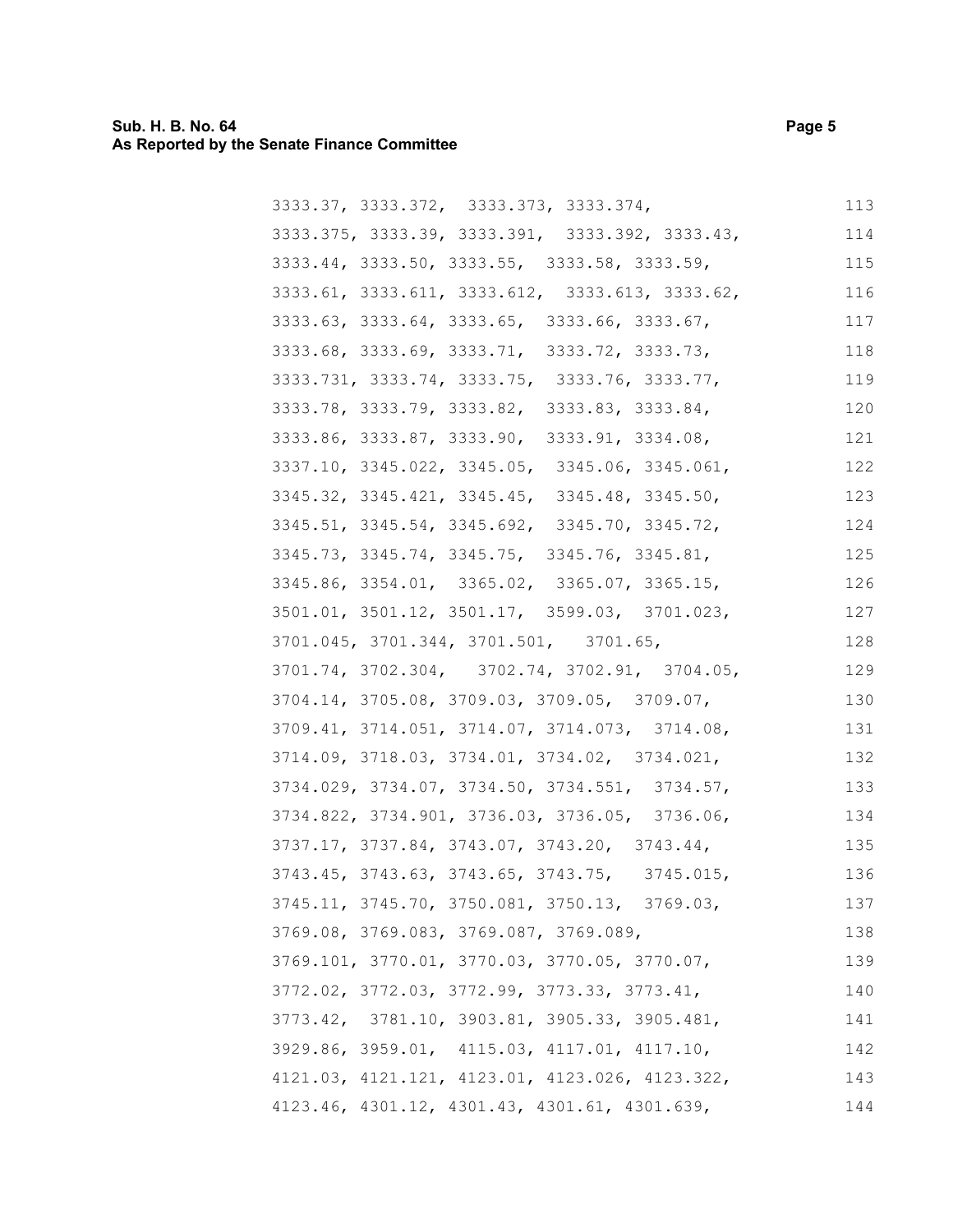| 4303.181, 4303.182, 4303.184, 4501.01, 4501.21, | 145 |
|-------------------------------------------------|-----|
| 4503.535, 4503.77, 4503.78, 4505.06, 4505.101,  | 146 |
| 4507.21, 4511.191, 4513.611, 4513.67, 4519.10,  | 147 |
| 4707.02, 4709.02, 4709.05, 4709.07, 4709.08,    | 148 |
| 4709.09, 4709.10, 4709.12, 4709.13, 4709.14,    | 149 |
| 4709.23, 4709.26, 4713.01, 4713.02, 4713.03,    | 150 |
| 4713.04, 4713.05, 4713.06, 4713.07, 4713.08,    | 151 |
| 4713.081, 4713.082, 4713.09, 4713.10, 4713.11,  | 152 |
| 4713.13, 4713.141, 4713.20, 4713.22, 4713.24,   | 153 |
| 4713.25, 4713.28, 4713.29, 4713.30, 4713.31,    | 154 |
| 4713.32, 4713.34, 4713.35, 4713.37, 4713.39,    | 155 |
| 4713.41, 4713.44, 4713.45, 4713.48, 4713.50,    | 156 |
| 4713.51, 4713.55, 4713.56, 4713.57, 4713.58,    | 157 |
| 4713.59, 4713.61, 4713.62, 4713.63, 4713.64,    | 158 |
| 4713.641, 4713.65, 4713.68, 4715.18, 4723.06,   | 159 |
| 4723.08, 4723.482, 4723.50, 4723.88, 4725.40,   | 160 |
| 4725.411, 4725.51, 4729.51, 4729.53, 4729.541,  | 161 |
| 4729.56, 4729.80, 4729.82, 4729.84, 4729.86,    | 162 |
| 4730.14, 4730.25, 4731.07, 4731.141, 4731.15,   | 163 |
| 4731.22, 4731.222, 4731.225, 4731.24, 4731.26,  | 164 |
| 4731.281, 4731.282, 4731.293, 4731.295,         | 165 |
| 4731.296, 4731.297, 4731.299, 4731.41,          | 166 |
| 4732.10, 4735.06, 4735.13, 4735.141, 4736.12,   | 167 |
| 4741.03, 4741.11, 4741.12, 4741.17, 4741.19,    | 168 |
| 4741.22, 4741.31, 4760.02, 4760.03, 4760.031,   | 169 |
| 4760.032, 4760.04, 4760.05, 4760.06, 4760.13,   | 170 |
| 4760.131, 4760.132, 4760.15, 4760.16, 4760.18,  | 171 |
| 4762.06, 4762.13, 4763.01, 4763.07, 4774.06,    | 172 |
| 4774.13, 4778.06, 4778.14, 4905.71, 4905.81,    | 173 |
| 4909.161, 4911.021, 4923.04, 4927.01,           | 174 |
| 4927.02, 4927.07, 4927.11, 4927.15, 4928.54,    | 175 |
| 4928.55, 4929.164, 5101.073, 5101.54, 5101.60,  | 176 |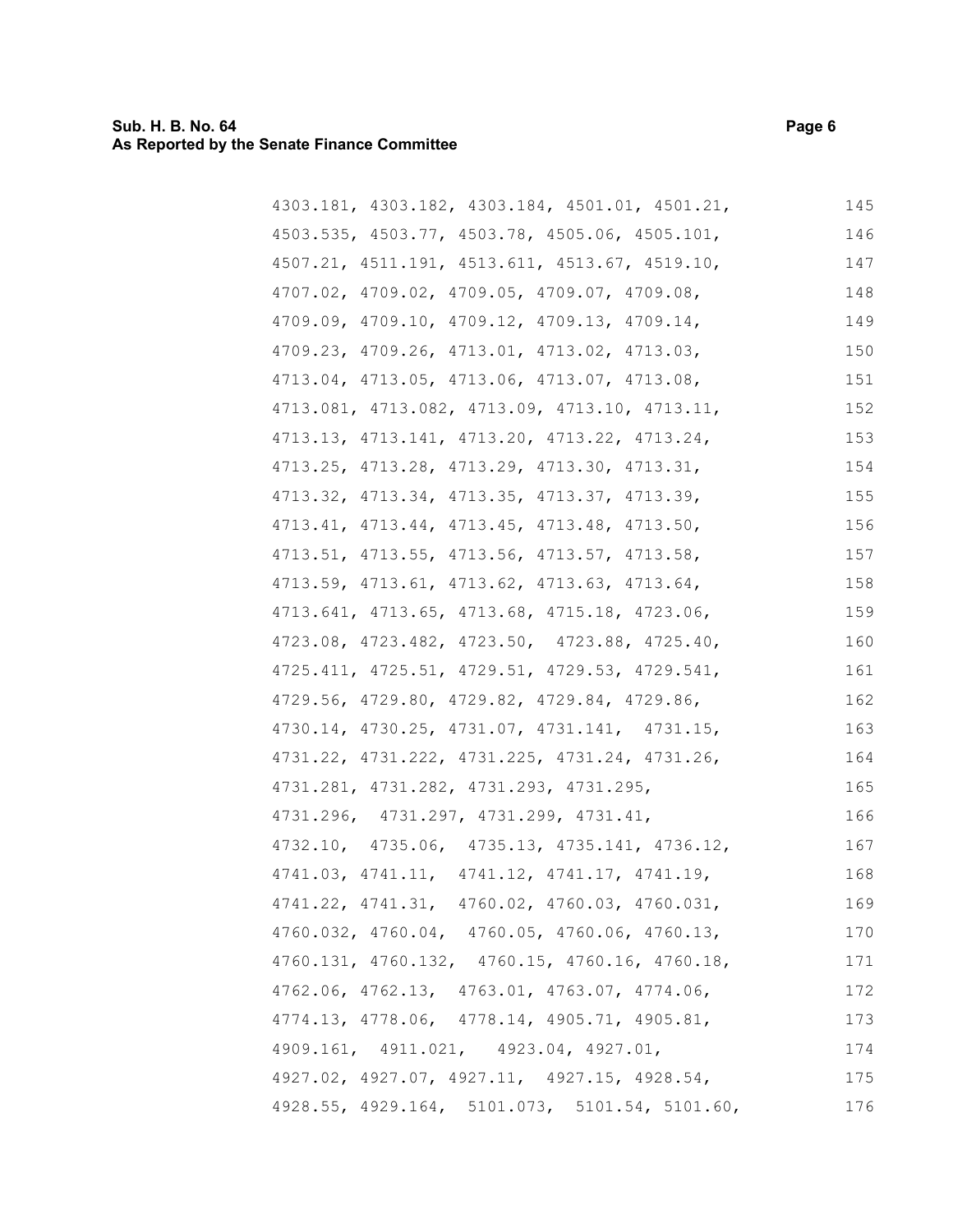## **Sub. H. B. No. 64 Page 7 As Reported by the Senate Finance Committee**

| 5101.61, 5101.611, 5101.62, 5101.69, 5101.71,   | 177 |
|-------------------------------------------------|-----|
| 5101.72, 5101.91, 5101.92, 5101.98, 5101.99,    | 178 |
| 5104.01, 5104.013, 5104.015, 5104.016,          | 179 |
| 5104.017, 5104.018, 5104.03, 5104.036, 5104.04, | 180 |
| 5104.09, 5104.30, 5104.31, 5104.34, 5104.37,    | 181 |
| 5104.38, 5104.99, 5107.05, 5107.64, 5115.04,    | 182 |
| 5119.01, 5119.10, 5119.11, 5119.161, 5119.186,  | 183 |
| 5119.21, 5119.23, 5119.25, 5119.28, 5119.31,    | 184 |
| 5119.33, 5119.34, 5119.341, 5119.36, 5119.361,  | 185 |
| 5119.365, 5119.41, 5119.44, 5119.61, 5119.94,   | 186 |
| 5119.99, 5120.112, 5120.135, 5120.28, 5120.38,  | 187 |
| 5120.381, 5120.382, 5122.31, 5122.36, 5123.032, | 188 |
| 5123.033, 5123.16, 5123.161, 5123.162,          | 189 |
| 5123.163, 5123.164, 5123.166, 5123.167,         | 190 |
| 5123.169, 5123.19, 5123.196, 5123.198, 5123.86, | 191 |
| 5124.101, 5124.15, 5124.33, 5124.60, 5124.61,   | 192 |
| 5124.67, 5126.042, 5126.0510, 5126.15,          | 193 |
| 5126.201, 5139.03, 5139.50, 5147.07, 5160.37,   | 194 |
| 5162.01, 5162.11, 5162.12, 5162.13, 5162.36,    | 195 |
| 5162.361, 5162.363, 5163.03, 5163.06, 5163.21,  | 196 |
| 5163.30, 5163.33, 5164.01, 5164.38, 5164.57,    | 197 |
| 5165.15, 5165.151, 5165.152, 5165.157, 5165.16, | 198 |
| 5165.17, 5165.19, 5165.192, 5165.23, 5166.01,   | 199 |
| 5166.16, 5167.03, 5168.01, 5168.06, 5168.07,    | 200 |
| 5168.10, 5168.11, 5168.23, 5168.26, 5168.40,    | 201 |
| 5168.44, 5168.45, 5168.47, 5168.48, 5168.49,    | 202 |
| 5168.53, 5168.60, 5168.63, 5168.64, 5168.67,    | 203 |
| 5301.68, 5301.69, 5501.73, 5505.04, 5505.068,   | 204 |
| 5505.0610, 5505.22, 5505.261, 5513.01, 5537.05, | 205 |
| 5575.01, 5701.03, 5703.057, 5703.36, 5705.19,   | 206 |
| 5705.194, 5705.21, 5705.212, 5705.214,          | 207 |
| 5705.34, 5709.17, 5709.62, 5709.63, 5709.632,   | 208 |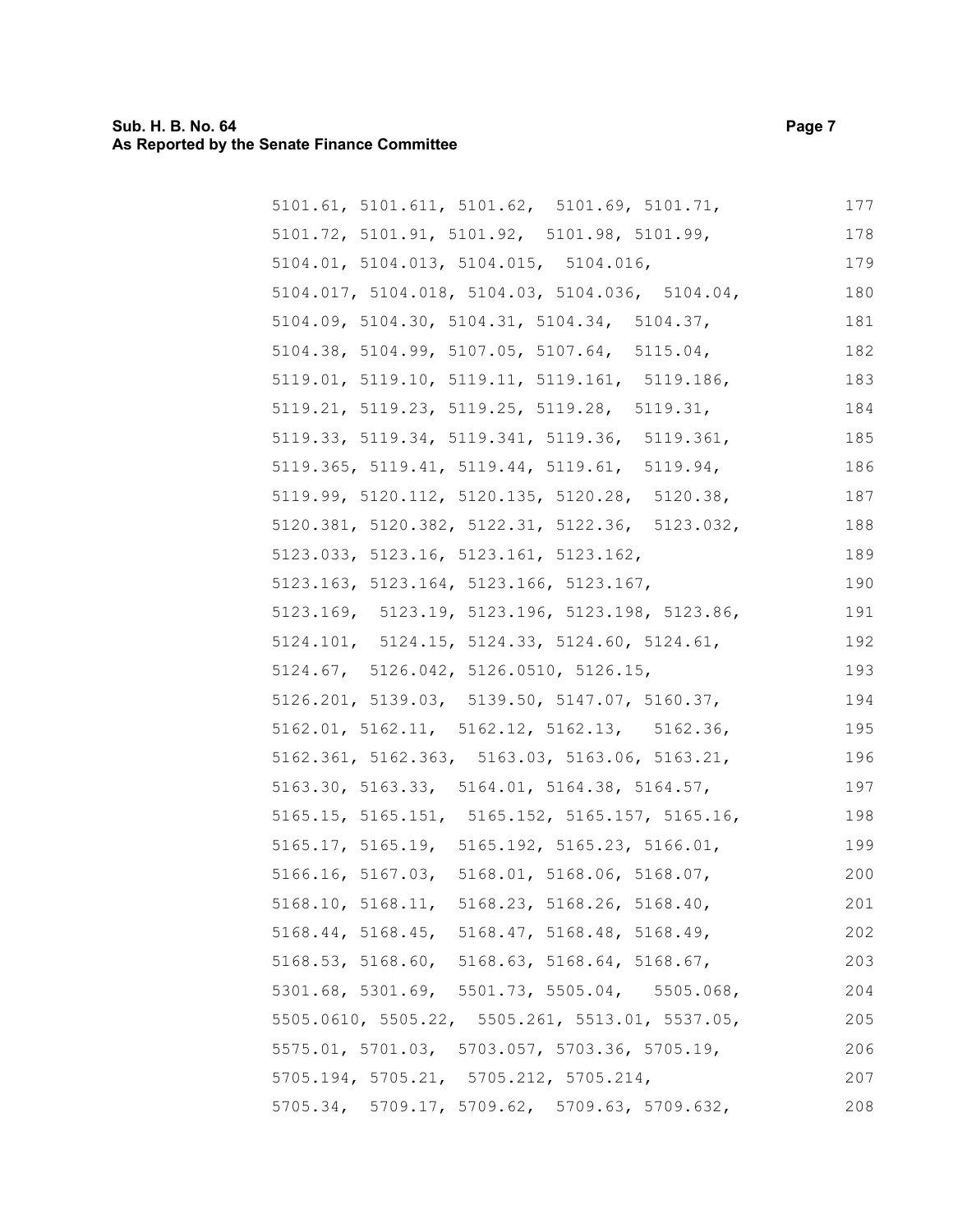## **Sub. H. B. No. 64 Page 8 As Reported by the Senate Finance Committee**

| 5709.67, 5709.73, 5713.30, 5715.01, 5715.39,                  | 209 |
|---------------------------------------------------------------|-----|
| 5725.22, 5725.33, 5725.98, 5726.01, 5726.50,                  | 210 |
| $5726.54$ , $5727.031$ , $5727.06$ , $5727.11$ , $5727.111$ , | 211 |
| 5727.15, 5727.75, 5727.80, 5727.81, 5727.811,                 | 212 |
| 5727.84, 5727.85, 5727.86, 5729.16, 5729.98,                  | 213 |
| 5733.0610, 5733.58, 5736.01, 5736.02, 5736.50,                | 214 |
| 5739.01, 5739.02, 5739.026, 5739.029, 5739.08,                | 215 |
| 5739.09, 5739.101, 5739.102, 5739.103, 5739.13,               | 216 |
| 5741.01, 5741.03, 5741.12, 5741.17, 5743.01,                  | 217 |
| 5743.02, 5743.05, 5743.32, 5743.51, 5743.62,                  | 218 |
| 5743.63, 5747.01, 5747.02, 5747.05, 5747.055,                 | 219 |
| 5747.058, 5747.08, 5747.113, 5747.50, 5747.51,                | 220 |
| 5747.53, 5747.71, 5747.98, 5751.01, 5751.02,                  | 221 |
| 5751.20, 5751.21, 5751.22, 5751.50, 5902.02,                  | 222 |
| 5903.12, 5904.01, 5910.08, 5919.341, 6101.16,                 | 223 |
| 6103.052, 6109.21, 6109.30, 6109.34, 6111.01,                 | 224 |
| $6111.02$ , $6111.027$ , $6111.03$ , $6111.04$ , $6111.044$ , | 225 |
| 6111.05, 6111.12, 6111.30, 6111.44, 6111.99,                  | 226 |
| 6112.01, 6112.03, 6117.062, 6117.51, and                      | 227 |
| 6131.23; to amend, for the purpose of adopting                | 228 |
| new section numbers as indicated in                           | 229 |
| parentheses, sections 1511.02 (939.02),                       | 230 |
| 1511.021 (939.03), 1511.022 (939.04), 1511.03                 | 231 |
| $(939.06)$ , 1511.05 $(939.05)$ , 1511.071 $(939.10)$ ,       | 232 |
| 1511.10 (939.08), 1511.11 (939.09), 1515.01                   | 233 |
| $(940.01)$ , 1515.02 (940.02), 1515.03 (940.03),              | 234 |
| 1515.05 (940.04), 1515.07 (940.05), 1515.08                   | 235 |
| $(940.06)$ , 1515.081 $(940.07)$ , 1515.09 $(940.08)$ ,       | 236 |
| 1515.091 (940.09), 1515.092 (940.10), 1515.093                | 237 |
| $(940.11)$ , 1515.10 $(940.12)$ , 1515.11 $(940.13)$ ,        | 238 |
| 1515.13 (940.14), 1515.14 (940.15), 1515.15                   | 239 |
| $(940.16)$ , 1515.16 $(940.17)$ , 1515.17 $(940.18)$ ,        | 240 |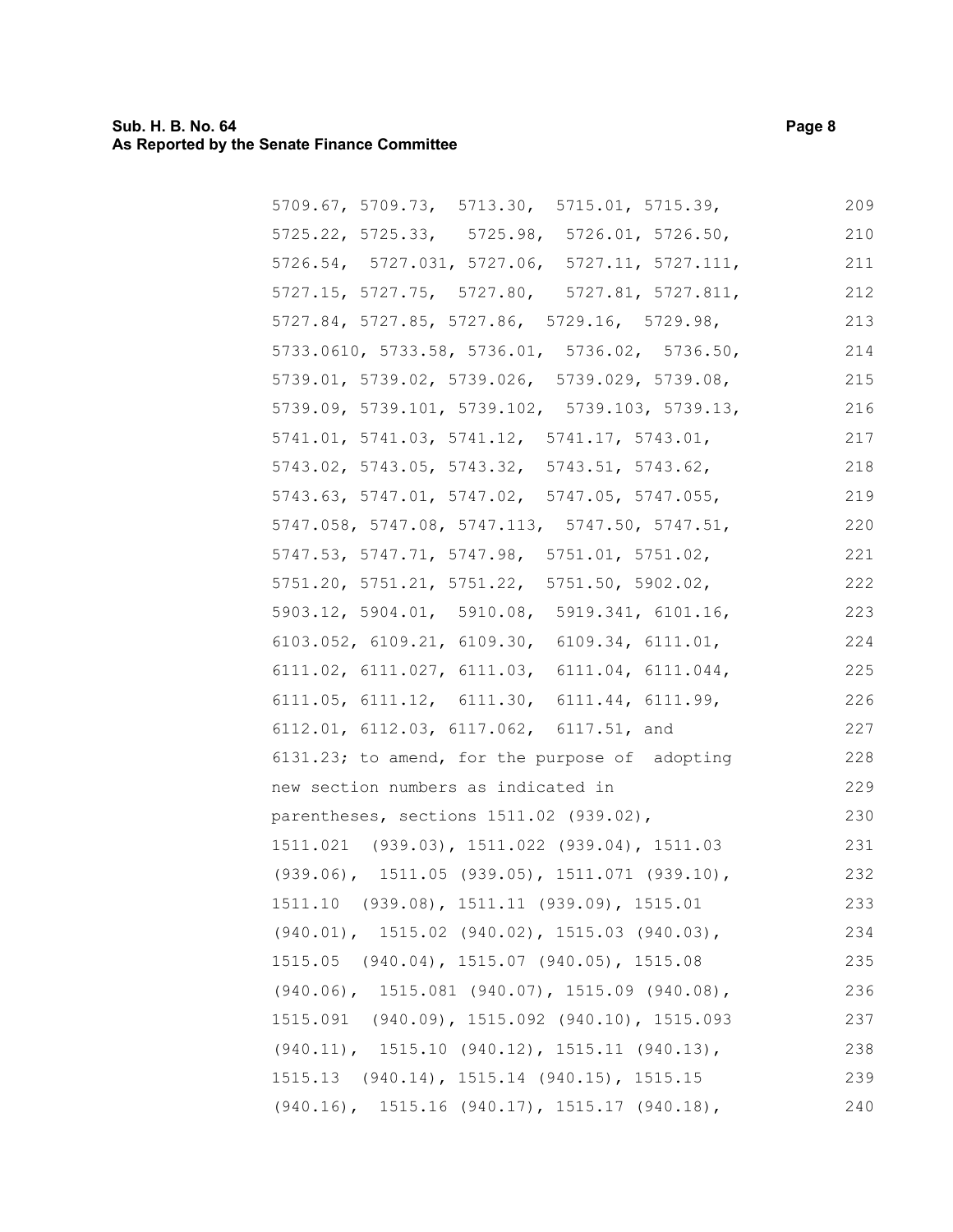## **Sub. H. B. No. 64 Page 9 As Reported by the Senate Finance Committee**

| 1515.18 (940.19), 1515.181 (940.20), 1515.182            | 241 |
|----------------------------------------------------------|-----|
| $(940.21)$ , 1515.183 (940.22), 1515.184 (940.23),       | 242 |
| 1515.185 (940.24), 1515.19 (940.25), 1515.191            | 243 |
| $(940.26)$ , 1515.192 $(940.27)$ , 1515.193 $(940.28)$ , | 244 |
| 1515.21 (940.29), 1515.211 (940.30), 1515.22             | 245 |
| $(940.31)$ , 1515.23 $(940.32)$ , 1515.24 $(940.33)$ ,   | 246 |
| 1515.28 (940.34), 1515.29 (940.35), 3333.031             | 247 |
| $(3333.012)$ , 5123.1610 (5123.1611), and 5101.98        | 248 |
| (5902.05); to enact new sections 2323.44,                | 249 |
| 3109.171, 3109.172, 5123.1610, and 5165.25 and           | 250 |
| sections 5.2298, 9.318, 9.483, 9.75, 101.60,             | 251 |
| 101.61, 103.42, 109.747, 111.31, 117.54,                 | 252 |
| 118.041, 122.641, 125.035, 125.061, 131.025,             | 253 |
| 133.083, 135.182, 135.731, 145.364, 153.83,              | 254 |
| 164.13, 167.041, 169.051, 173.548, 174.09,               | 255 |
| 193.15, 193.16, 193.17, 307.679, 317.241,                | 256 |
| 339.061, 340.035, 503.55, 503.56, 503.57,                | 257 |
| 505.1010, 517.073, 715.014, 742.391, 743.50,             | 258 |
| 939.01, 939.07, 1503.50, 1503.51, 1503.52,               | 259 |
| 1503.53, 1503.54, 1503.55, 1509.231, 1509.232,           | 260 |
| 1739.141, 3109.173, 3109.174, 3109.175,                  | 261 |
| 3109.176, 3109.177, 3109.178, 3109.179,                  | 262 |
| 3115.101, 3115.102, 3115.103, 3115.104,                  | 263 |
| 3115.105, 3115.201, 3115.202, 3115.203,                  | 264 |
| 3115.204, 3115.205, 3115.206, 3115.207,                  | 265 |
| 3115.208, 3115.209, 3115.210, 3115.211,                  | 266 |
| 3115.301, 3115.302, 3115.303, 3115.304,                  | 267 |
| 3115.305, 3115.306, 3115.307, 3115.308,                  | 268 |
| 3115.309, 3115.310, 3115.311, 3115.312,                  | 269 |
| 3115.313, 3115.314, 3115.315, 3115.316,                  | 270 |
| 3115.317, 3115.318, 3115.319, 3115.401,                  | 271 |
| 3115.402, 3115.501, 3115.502, 3115.503,                  | 272 |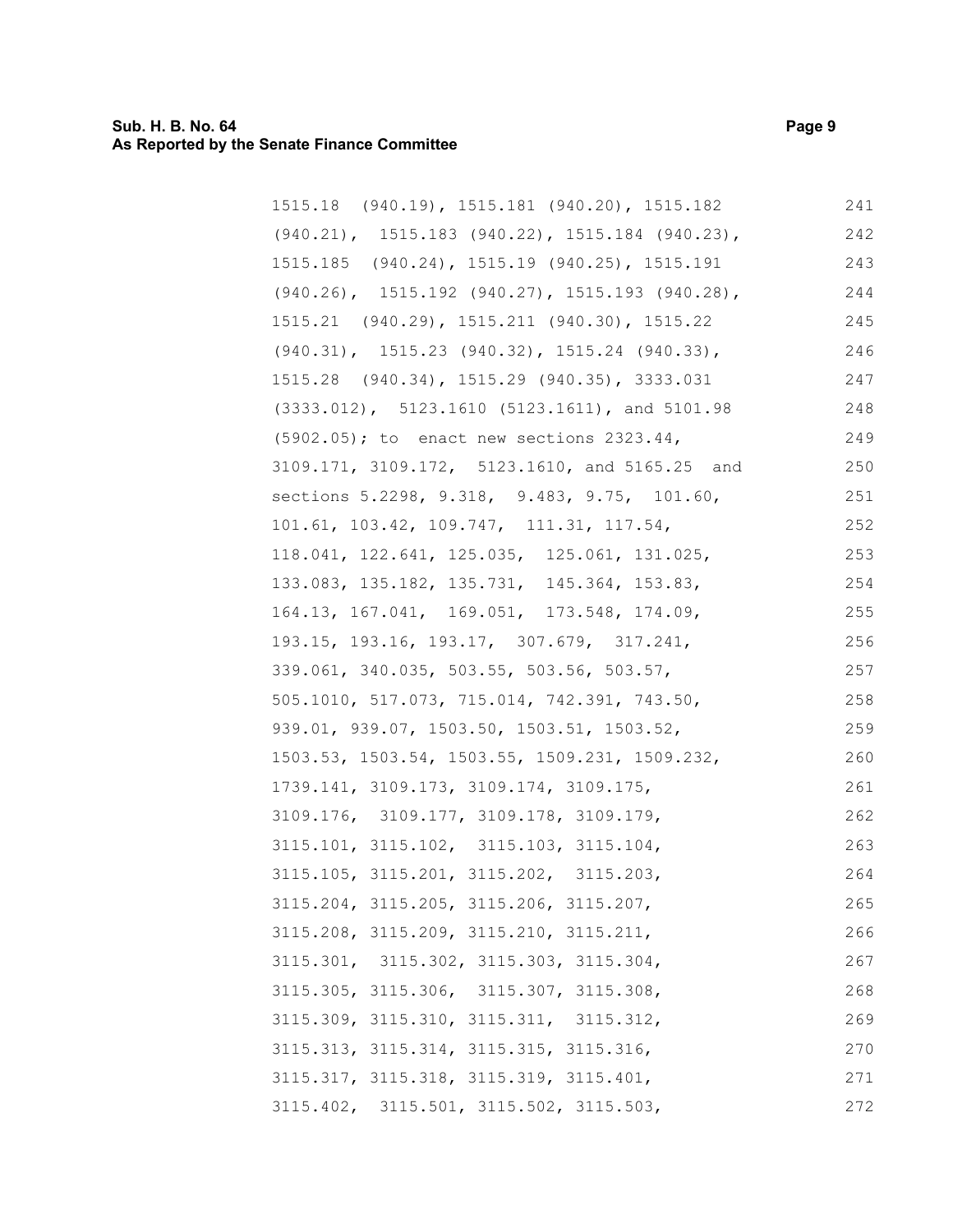| 3115.504, 3115.505, 3115.506, 3115.507,             | 273 |
|-----------------------------------------------------|-----|
| 3115.601, 3115.602, 3115.603, 3115.604,             | 274 |
| 3115.605, 3115.606, 3115.607, 3115.608,             | 275 |
| 3115.609, 3115.610, 3115.611, 3115.612,             | 276 |
| 3115.613, 3115.614, 3115.615, 3115.616,             | 277 |
| 3115.701, 3115.702, 3115.703, 3115.704,             | 278 |
| 3115.705, 3115.706, 3115.707, 3115.708,             | 279 |
| 3115.709, 3115.710, 3115.711, 3115.712,             | 280 |
| 3115.713, 3115.801, 3115.802, 3115.901,             | 281 |
| 3115.902, 3115.903, 3304.171, 3305.062,             | 282 |
| 3307.011, 3309.013, 3309.402, 3311.191,             | 283 |
| 3311.221, 3313.413, 3313.619, 3313.6110,            | 284 |
| 3313.721, 3314.075, 3314.085, 3314.39,              | 285 |
| 3317.018, 3317.019, 3317.0215, 3317.0216,           | 286 |
| 3317.0218, 3317.26, 3318.71, 3319.113,              | 287 |
| 3319.271, 3319.323, 3319.67, 3326.101,              | 288 |
| 3326.41, 3333.165, 3333.92, 3345.311, 3345.35,      | 289 |
| 3345.38, 3345.39, 3345.46, 3345.47, 3365.034,       | 290 |
| 3701.142, 3701.602, 3701.70, 3701.701,              | 291 |
| 3701.702, 3701.703, 3701.834, 3701.95,              | 292 |
| 3702.309, 3702.3010, 3705.231, 3707.57,             | 293 |
| 3734.061, 3734.49, 3781.106, 3901.052,              | 294 |
| 3959.111, 4113.81, 4123.86, 4301.243, 4301.83,      | 295 |
| 4503.771, 4503.86, 4511.0915, 4582.56,              | 296 |
| 4730.252, 4731.071, 4731.62, 4731.74, 4743.08,      | 297 |
| 4760.133, 4762.133, 4765.161, 4765.361,             | 298 |
| 4774.133, 4778.141, 4923.041, 4927.10,              | 299 |
| 4927.101, 4928.541, 4928.542, 4928.543,             | 300 |
| 4928.544, 4928.581, 4928.582, 4928.583,             | 301 |
| 5101.612, 5101.621, 5101.622, 5101.691,             | 302 |
| 5101.692, 5104.042, 5104.29, 5120.035,              | 303 |
| $5120.037$ , $5123.376$ , $5123.621$ , $5124.155$ , | 304 |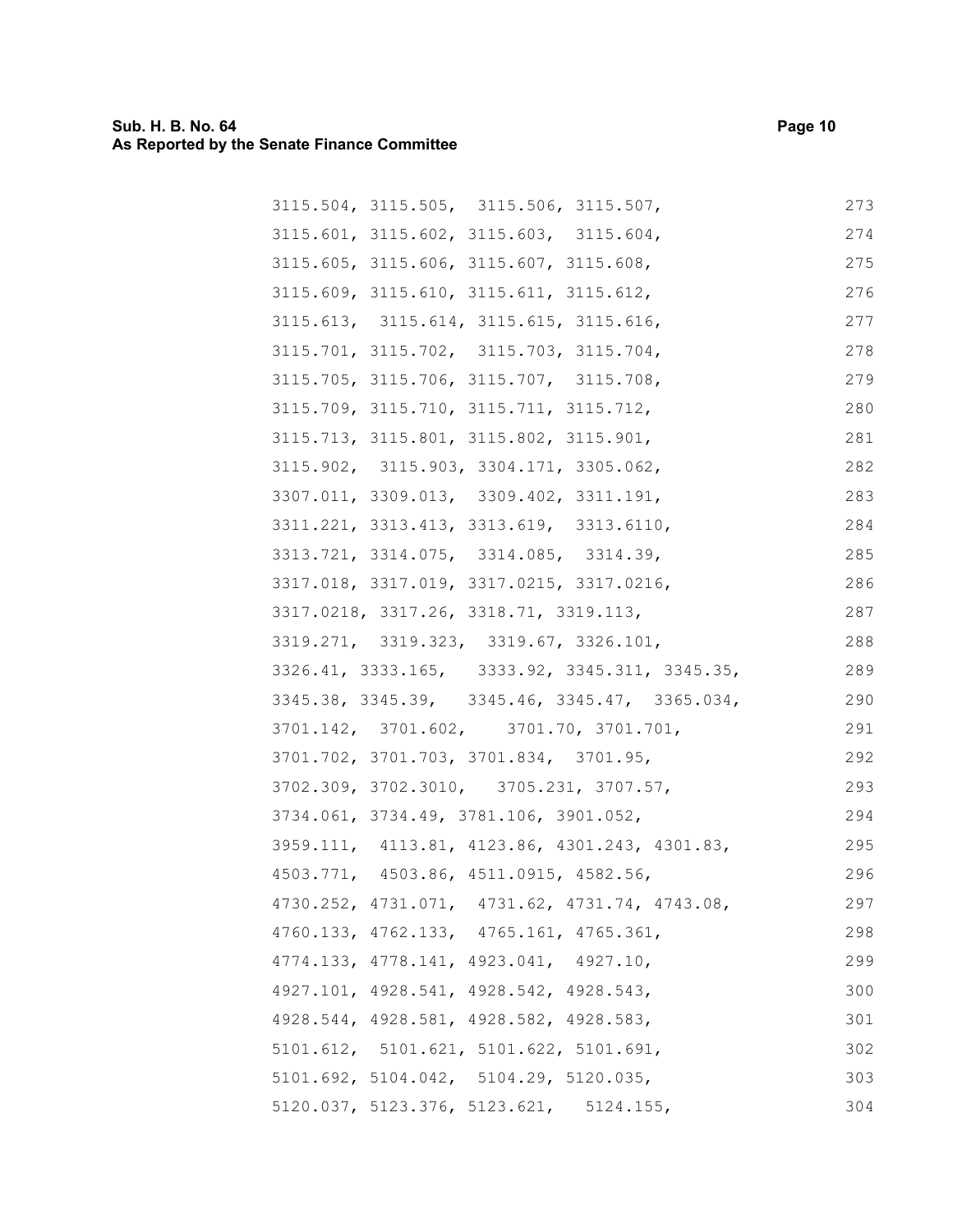#### **Sub. H. B. No. 64 Page 11 As Reported by the Senate Finance Committee**

5124.68, 5124.69, 5124.70, 5160.401, 5162.365, 5163.04, 5164.78, 5166.161, 5166.24, 5166.32, 5166.33, 5166.51, 5167.04, 5167.15, 5167.16, 5167.17, 5167.32, 5167.33, 5502.132, 5505.182, 5703.361, 5703.85, 5703.95, 5703.951, 5703.952, 5703.953, 5703.954, 5705.2112, 5709.92, 5709.93, 5709.94, 5713.031, 5727.09, 5739.106, 5747.502, 5902.09, 5902.10, 6112.06, 6117.021, 6117.52, 6117.521, 6117.522, 6119.60, 6119.601, 6119.602, and 6301.16; to repeal sections 103.132, 111.181, 121.36, 122.26, 122.952, 125.021, 125.022, 125.023, 125.03, 125.051, 125.06, 125.17, 125.32, 125.37, 125.47, 125.48, 125.50, 125.52, 125.53, 125.54, 125.55, 125.57, 125.68, 125.833, 125.91, 125.92, 125.93, 125.96, 125.98, 149.13, 153.013, 183.26, 901.61, 901.62, 901.63, 901.64, 903.04, 955.29, 955.30, 955.32, 955.35, 955.351, 955.36, 955.37, 955.38, 1511.01, 1511.04, 1511.06, 1511.07, 1511.08, 1511.99, 2323.44, 3109.171, 3109.172, 3109.18, 3115.01, 3115.02, 3115.03, 3115.031, 3115.04, 3115.05, 3115.06, 3115.07, 3115.08, 3115.09, 3115.10, 3115.11, 3115.12, 3115.13, 3115.14, 3115.15, 3115.16, 3115.17, 3115.18, 3115.19, 3115.20, 3115.21, 3115.22, 3115.23, 3115.24, 3115.25, 3115.26, 3115.27, 3115.28, 3115.29, 3115.30, 3115.31, 3115.32, 3115.33, 3115.34, 3115.35, 3115.36, 3115.37, 3115.38, 3115.39, 3115.40, 3115.41, 3115.42, 3115.43, 3115.44, 3115.45, 3115.46, 3115.47, 3115.48, 3115.49, 3115.50, 3115.51, 3115.52, 305 306 307 308 309 310 311 312 313 314 315 316 317 318 319 320 321 322 323 324 325 326 327 328 329 330 331 332 333 334 335 336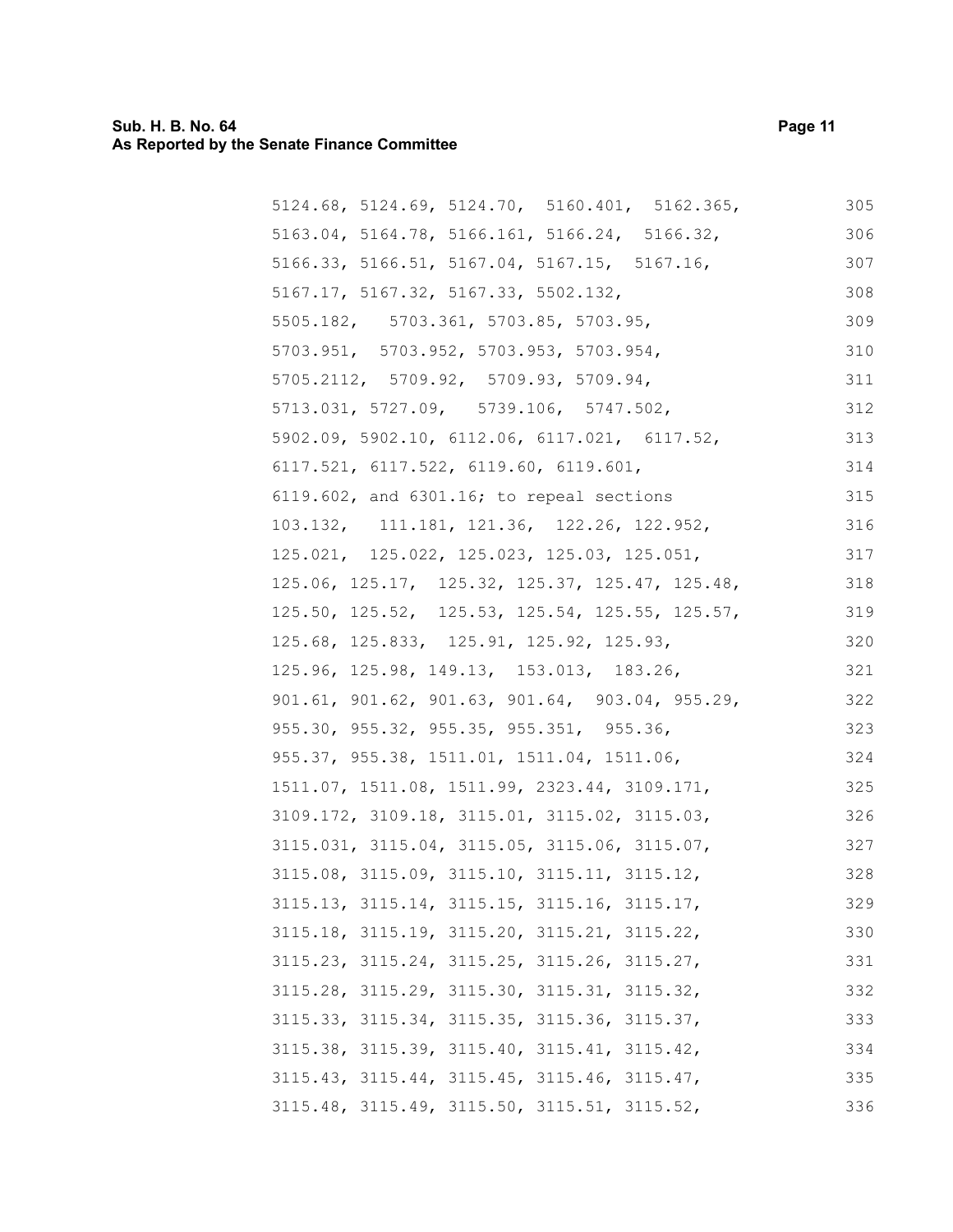#### **Sub. H. B. No. 64 Page 12 As Reported by the Senate Finance Committee**

3115.53, 3115.54, 3115.55, 3115.56, 3115.57, 3115.58, 3115.59, 3301.92, 3301.921, 3313.473, 3318.33, 3326.29, 3337.11, 3734.51, 3736.04, 3769.086, 3770.061, 4709.04, 4709.06, 4709.27, 4731.283, 4741.09, 5104.012, 5104.037, 5119.411, 5163.08, 5165.25, 5165.26, 5168.12, 5525.26, and 5739.212 of the Revised Code; to amend Section 755.40 of Sub. H.B. 53 of the 131st General Assembly, to amend Sections 125.10 and 125.11 of Am. Sub. H.B. 59 of the 130th General Assembly, to amend Section 745.10 of Am. Sub. H.B. 483 of the 130th General Assembly, to amend Section 10 of Am. Sub. H.B. 487 of the 130th General Assembly, to amend Sections 207.70, 207.200, 221.20, 235.10, 245.10, 259.10, and 509.60 of Am. H.B. 497 of the 130th General Assembly, to amend Sections 221.10, 223.10, 223.40, and 239.10 of Am. H.B. 497 of the 130th General Assembly, as subsequently amended, to amend Section 2 of Am. Sub. S.B. 1 of the 130th General Assembly, to amend Section 9 of Am. Sub. H.B. 386 of the 129th General Assembly, as subsequently amended, to amend Section 7 of Sub. H.B. 532 of the 129th General Assembly, to amend Section 5 of Am. Sub. S.B. 314 of the 129th General Assembly, to amend Section 4 of Sub. S.B. 171 of the 128th General Assembly, as subsequently amended, and to amend Section 20.15 of H.B. 215 of the 122nd General Assembly; to repeal Sections 701.10 and 701.61 of Am. Sub. H.B. 59 of the 130th General Assembly, Section 13 of 337 338 339 340 341 342 343 344 345 346 347 348 349 350 351 352 353 354 355 356 357 358 359 360 361 362 363 364 365 366 367 368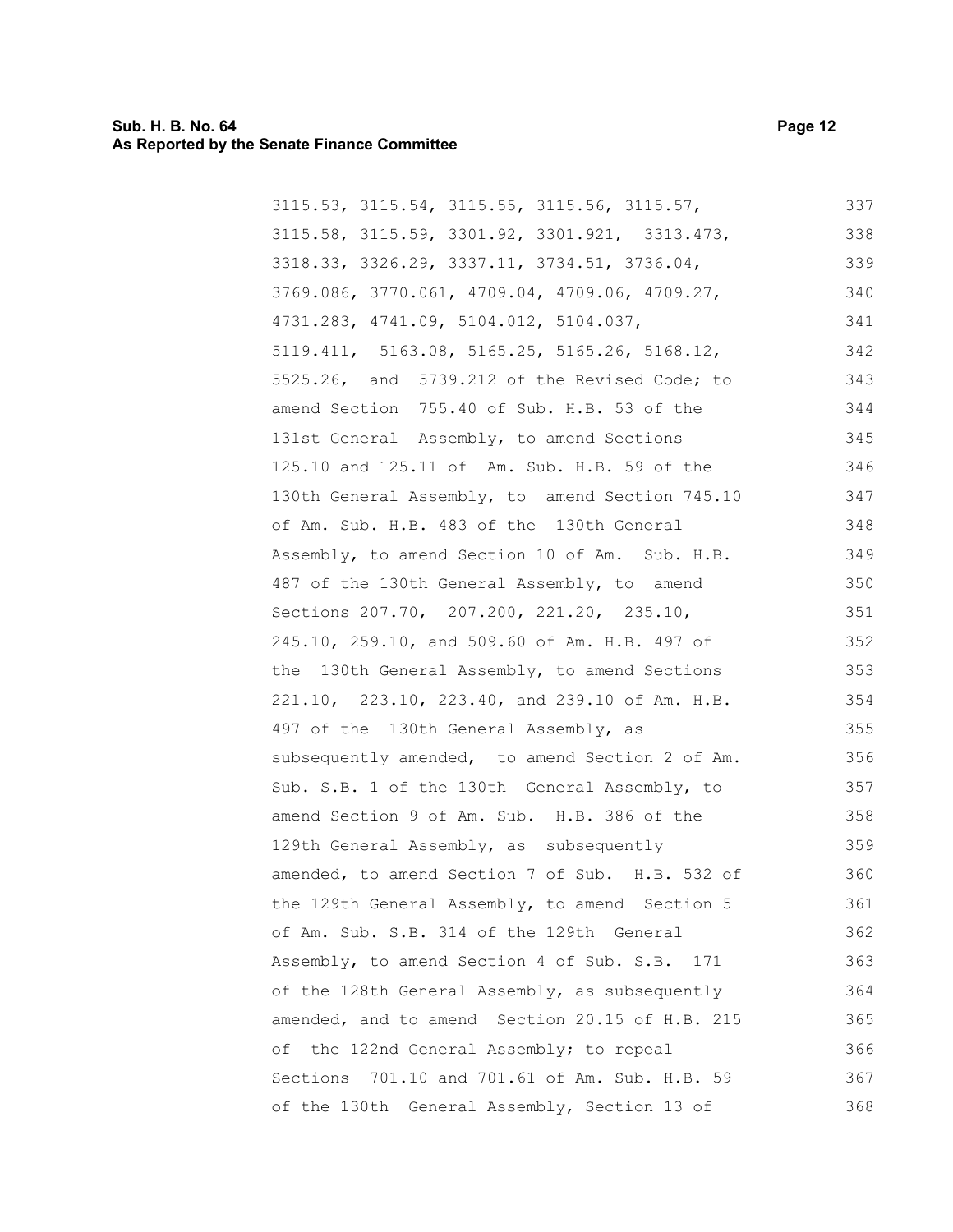#### **Sub. H. B. No. 64 Page 13 As Reported by the Senate Finance Committee**

Sub. H.B. 477 of the 130th General Assembly, Sections 551.10 and 733.20 of Am. Sub. H.B. 483 of the 130th General Assembly, Section 5 of Am. Sub. H.B. 486 of the 130th General Assembly, and Section 13 of Am. Sub. H.B. 487 of the 130th General Assembly; to amend section 118.023 of the Revised Code as amended by this act to terminate certain of its amendments by this act two years after their effective date; to amend the versions of sections 340.01, 340.03, 340.15, and 5119.21 of the Revised Code that are scheduled to take effect September 15, 2016, to continue the provisions of this act on and after the effective date, to amend the version of section 4501.01 of the Revised Code that is scheduled to take effect January 1, 2017, to continue the provisions of this act on and after the effective date, to make operating appropriations for the biennium beginning July 1, 2015, and ending June 30, 2017, to provide authorization and conditions for the operation of state programs, to amend section 102.01 and to repeal sections 103.61, 103.62, 103.63, 103.64, 103.65, 103.66, and 103.67 of the Revised Code on January 1, 2016, to terminate those laws on that date, and to provide that the amendments by this act to section 5124.67 of the Revised Code terminate on July 1, 2018, when section 5124.67 of the Revised Code is repealed on that date. 369 370 371 372 373 374 375 376 377 378 379 380 381 382 383 384 385 386 387 388 389 390 391 392 393 394 395 396 397 398